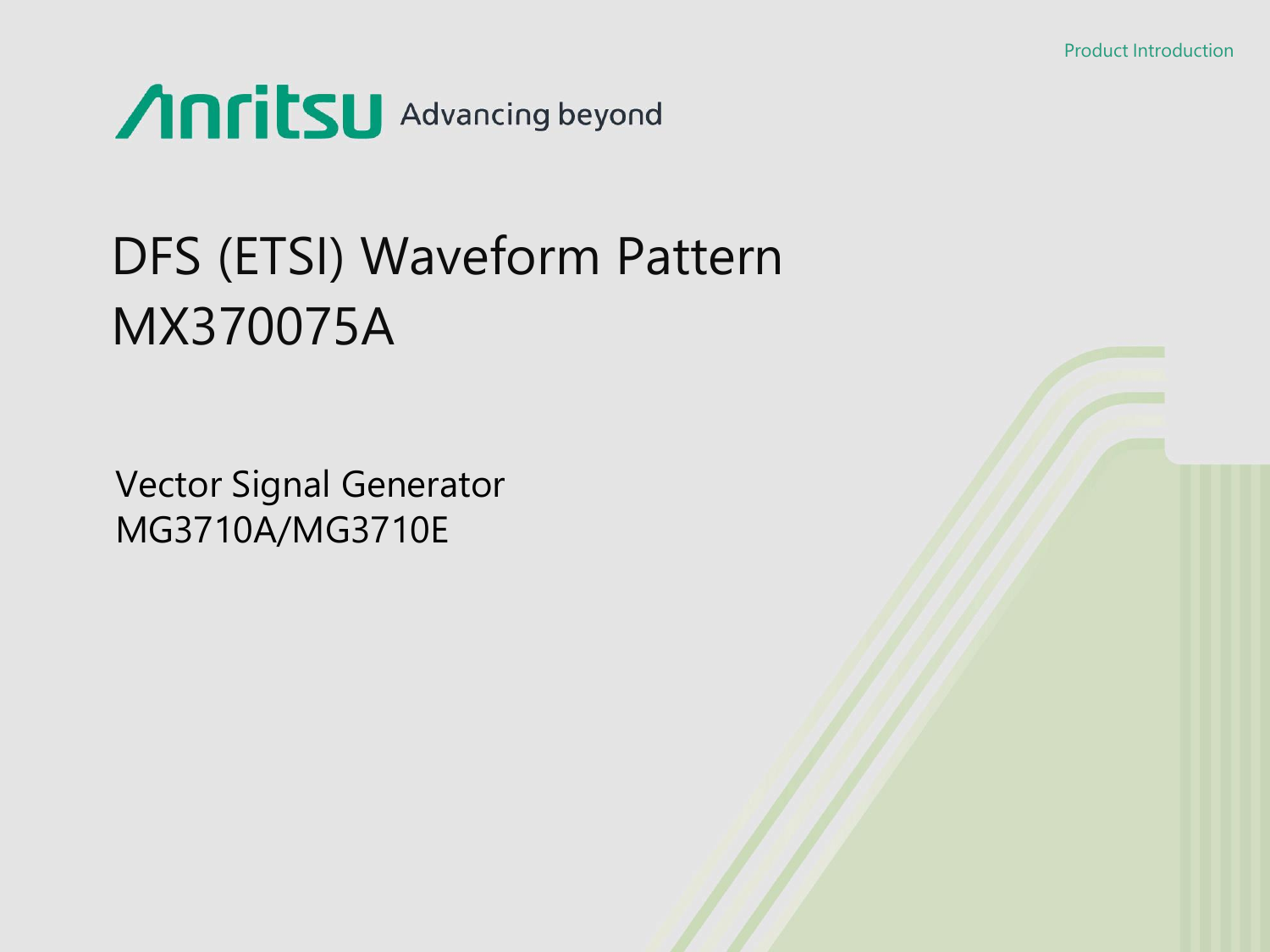# **MX370075A DFS (ETSI) Waveform Pattern**



Installing the DFS (ETSI) Waveform Pattern MX370075A option in the Vector Signal Generator MG3710A\*/MG3710E or MG3700A\* support output of ETSI EN 301 893 (V2.1.1) DFS test signals.

Output of complex combinations of pulse and chirp signals required to support DFS tests is made easy just by selecting combination files supplied with the MX37007.62 A00A has been discontinued.



- *The MX370075A supports ETSI EN 301 893 DFS test signals.*
- *One unit supports pulse and chirp signals.*
- *PC not required. Simply selecting prepared waveform pattern outputs various signals.*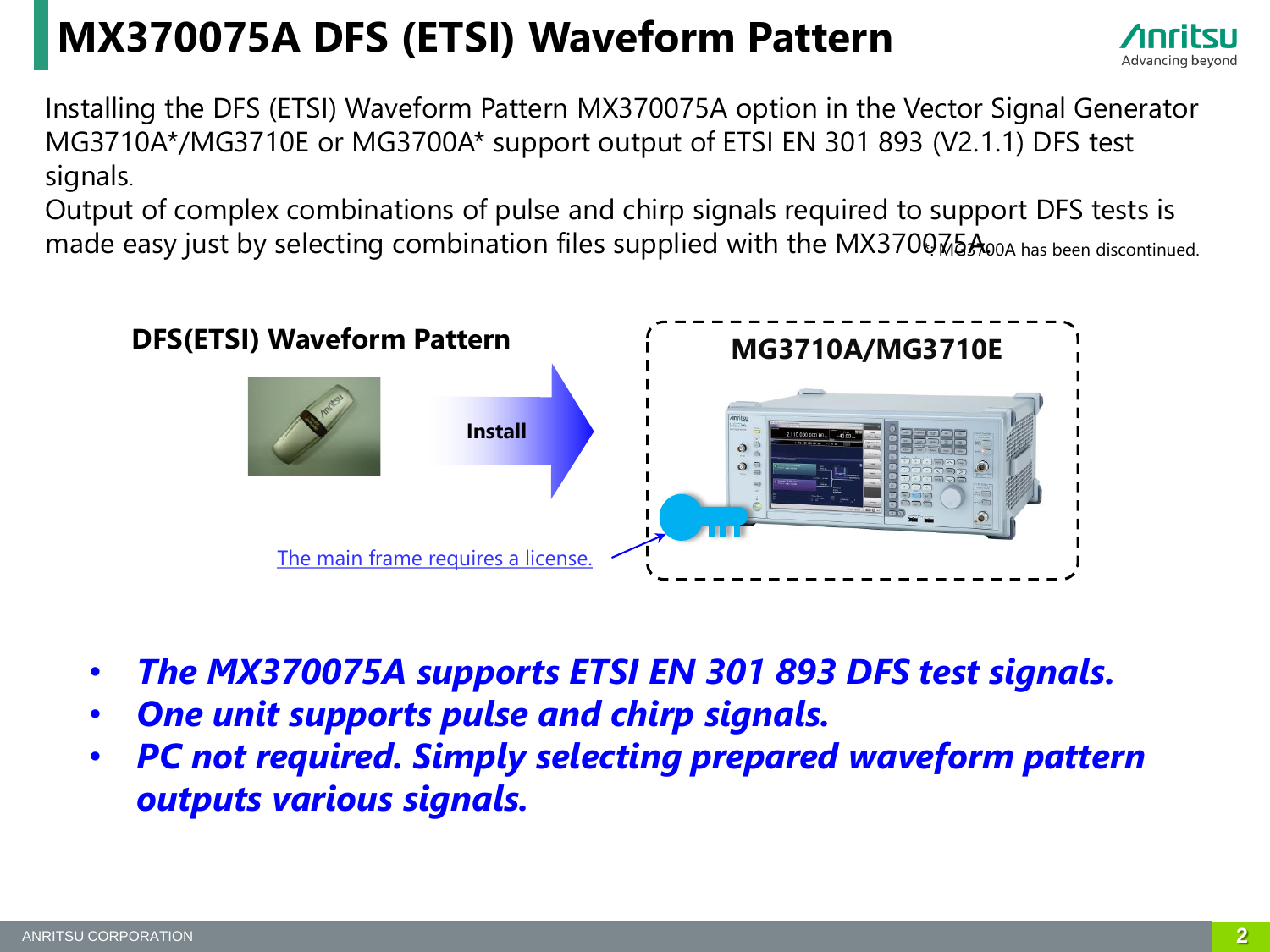# **DFS (ETSI) Waveform Patterns List**



#### **DFS (ETSI) Waveform Patterns List**

| Specification No.       |   | Package                 | Combination<br>File Name                    | <b>Note</b>                                                                                    | <b>File Size</b><br>[MB]         |
|-------------------------|---|-------------------------|---------------------------------------------|------------------------------------------------------------------------------------------------|----------------------------------|
| Reference<br>Signal     |   | ReferenceDFSSi<br>gnal  | ReferenceDFSsignal                          | Fixed Pulse Radar Signals. 1 pattern.                                                          |                                  |
|                         |   | TestSignal-<br>1_Single | TestSignal-1_S_00 to<br>TestSignal-1_S_19   | Variable Pulse Radar Signals for single burst<br>Twenty patterns                               |                                  |
|                         |   |                         | TestSignal-1B_S_00 to<br>TestSignal-1B_S_19 | Variable Pulse Radar Signals for single burst<br>Twenty patterns<br>Used from 5600 to 5650 MHz |                                  |
|                         |   | TestSignal-<br>1_Multi  | TestSignal-1_M_00 to<br>TestSignal-1_M_19   | Variable Pulse Radar Signals for multi-burst<br>Twenty patterns                                |                                  |
| Radar<br>Test<br>Signal |   |                         | TestSignal-1B_M_00 to<br>TestSignal-1B_M_19 | Variable Pulse Radar Signals for multi-burst<br>Twenty patterns<br>Used from 5600 to 5650 MHz  | 600<br>(Include all<br>patterns) |
|                         |   | TestSignal-<br>2_Single | TestSignal-2_S_00 to<br>TestSignal-2_S_19   | Variable Pulse Radar Signals for single burst<br>Twenty patterns                               |                                  |
|                         | 2 |                         | TestSignal-2B_S_00 to<br>TestSignal-2B_S_19 | Variable Pulse Radar Signals for single burst<br>Twenty patterns<br>Used from 5600 to 5650 MHz |                                  |
|                         |   | TestSignal-             | TestSignal-2_M_00 to<br>TestSignal-2_M_19   | Variable Pulse Radar Signals for multi-burst<br>Twenty patterns                                |                                  |
|                         |   | 2_Multi                 | TestSignal-2B_M_00 to<br>TestSignal-2B_M_19 | Variable Pulse Radar Signals for multi-burst<br>Twenty patterns<br>Used from 5600 to 5650 MHz  |                                  |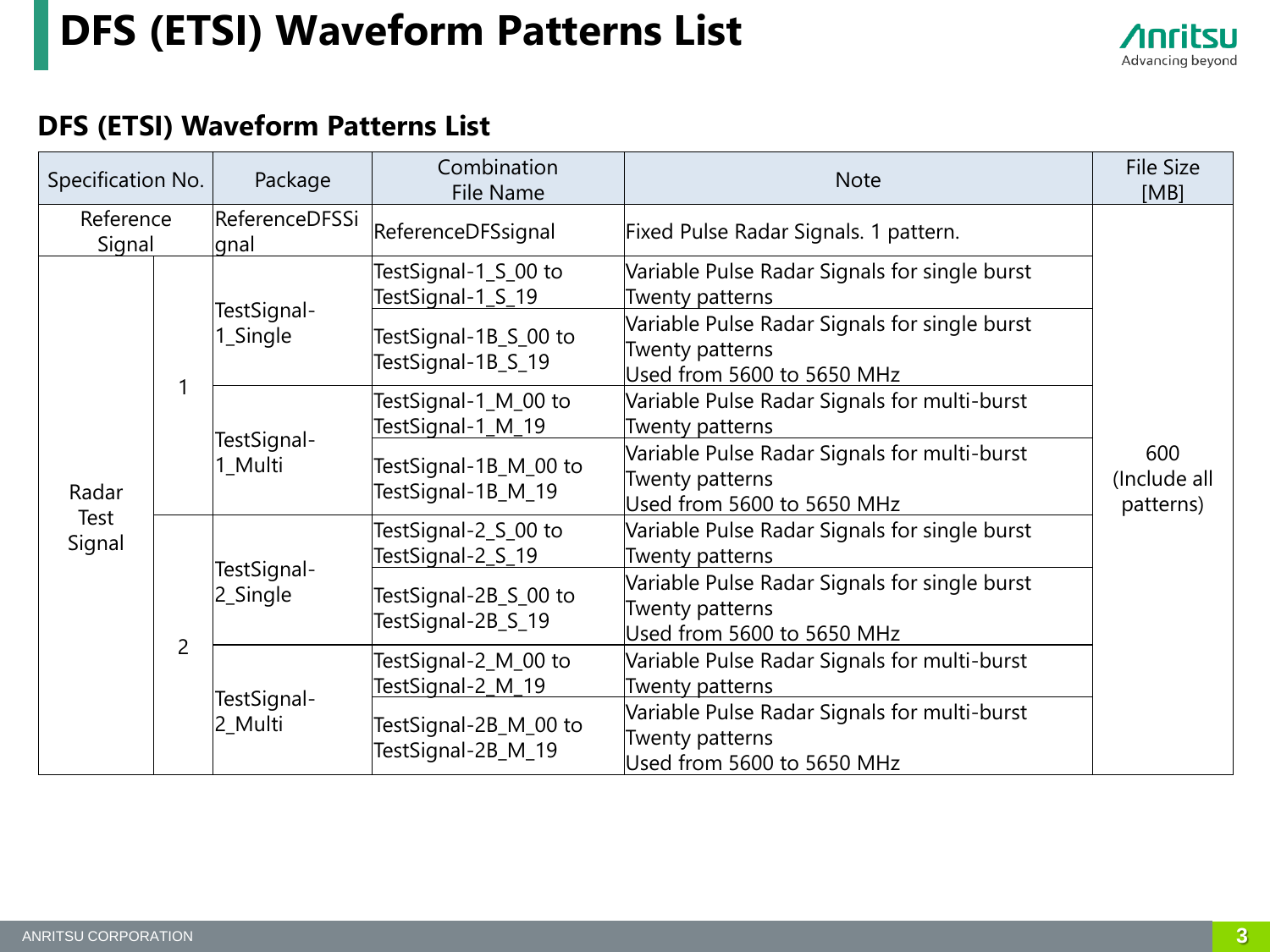# **DFS (ETSI) Waveform Patterns List**



#### **DFS(ETSI) Waveform Patterns List**

| Specification<br>No. |                | Package                                           | Combination<br>File Name                    | <b>Note</b>                                                                                   | <b>File Size</b><br>[MB]                                                                       |  |
|----------------------|----------------|---------------------------------------------------|---------------------------------------------|-----------------------------------------------------------------------------------------------|------------------------------------------------------------------------------------------------|--|
|                      | $\overline{3}$ | TestSignal-<br>3_Single                           | TestSignal-3_S_00 to<br>TestSignal-3_S_19   | Variable Pulse Radar Signals for single burst<br>Twenty patterns                              |                                                                                                |  |
|                      |                | TestSignal-<br>3 Multi                            | TestSignal-3_M_00 to<br>TestSignal-3_M_19   | Variable Pulse Radar Signals for multi-burst<br>Twenty patterns                               |                                                                                                |  |
|                      |                | TestSignal-<br>$4$ <sub>-Single</sub>             | TestSignal-4_S_00 to<br>TestSignal-4_S_19   | Variable Chirp Radar Signals for multi-burst<br>Twenty patterns                               |                                                                                                |  |
| 4<br>Radar           |                | TestSignal-<br>4 Multi                            | TestSignal-4_M_00 to<br>TestSignal-4_M_19   | Variable Chirp Radar Signals for multi-burst<br>Twenty patterns                               | 600                                                                                            |  |
| Test<br>Signal       |                | TestSignal-<br>5_Single<br>TestSignal-<br>5_Multi | TestSignal-5_S_00 to<br>TestSignal-5_S_19   | Variable Pulse Radar Signals for single burst<br>Twenty patterns                              | (Include all<br>patterns)                                                                      |  |
| 5                    |                |                                                   |                                             | TestSignal-5B_S_00 to<br>TestSignal-5B_S_19                                                   | Variable Pulse Radar Signals for single burst<br>Twenty patterns<br>Used from 5600 to 5650 MHz |  |
|                      |                |                                                   | TestSignal-5_M_00 to<br>TestSignal-5_M_19   | Variable Pulse Radar Signals for multi-burst<br>Twenty patterns                               |                                                                                                |  |
|                      |                |                                                   | TestSignal-5B_M_00 to<br>TestSignal-5B_M_19 | Variable Pulse Radar Signals for multi-burst<br>Twenty patterns<br>Used from 5600 to 5650 MHz |                                                                                                |  |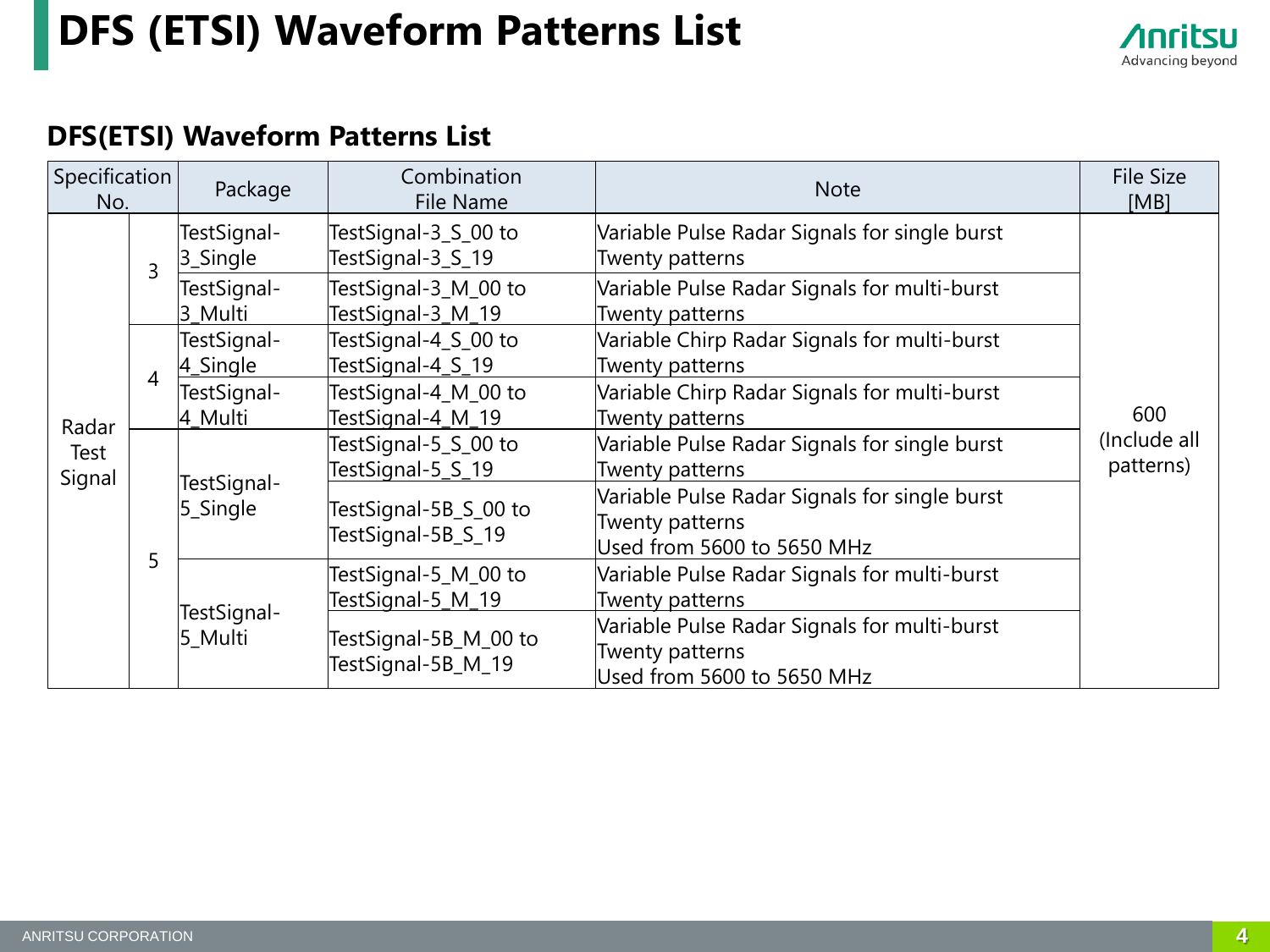# **DFS (ETSI) Waveform Patterns List**



#### **DFS(ETSI) Waveform Patterns List**

| $ S$ pecification $ $<br>No. |  | Package                | Combination<br>File Name                                                                                     | <b>Note</b>                                                                                    | <b>File Size</b><br>[MB]         |  |  |
|------------------------------|--|------------------------|--------------------------------------------------------------------------------------------------------------|------------------------------------------------------------------------------------------------|----------------------------------|--|--|
| Radar<br>6<br>Test<br>Signal |  | TestSignal-            | TestSignal-6_S_00 to<br>TestSignal-6_S_19                                                                    | Variable Pulse Radar Signals for single burst<br>Twenty patterns.                              |                                  |  |  |
|                              |  | 6_Single               | TestSignal-6B_S_00 to<br>TestSignal-6B_S_19                                                                  | Variable Pulse Radar Signals for single burst<br>Twenty patterns<br>Used from 5600 to 5650 MHz | 600<br>(Include all<br>patterns) |  |  |
|                              |  |                        | Variable Pulse Radar Signals for multi-burst<br>TestSignal-6_M_00 to<br>TestSignal-6_M_19<br>Twenty patterns |                                                                                                |                                  |  |  |
|                              |  | TestSignal-<br>6_Multi | TestSignal-6B_M_00 to<br>TestSignal-6B_M_19                                                                  | Variable Pulse Radar Signals for multi-burst<br>Twenty patterns<br>Used from 5600 to 5650 MHz  |                                  |  |  |

TestSignal-x Single waveform pattern is for single burst (x is an integer of 1 to 6)

TestSignal-x\_Multi waveform pattern is for multi-burst x is an integer of 1 to 6)

Patterns with B appended after TestSignal-x (x is an integer of 1 to 6), such as TestSignal-1B\_S\_00, are used in the 5600 to 5650 MHz band.

- *Simple output just by selecting combination file.*
- *Supports 20 types of variable signals for each radar test signal. Selecting in order supports tests with random conditions.*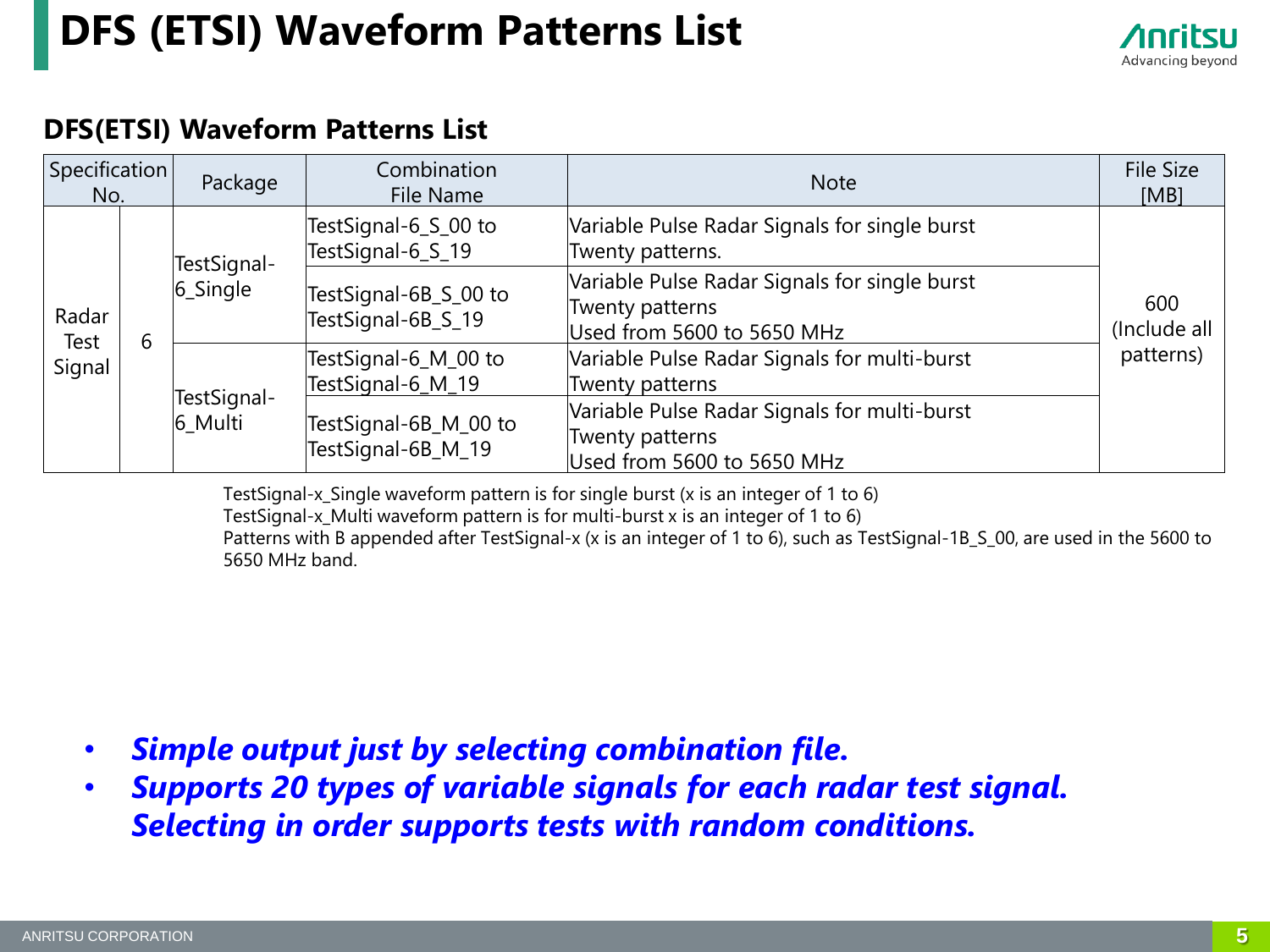# **What is a Combination file?**



#### **Sequence Function:**

This standard function switches and outputs multiple waveform patterns continuously.

Standards-compliant test signals can be created by combining complex patterns of pulse, chirp, and null signal waveforms.

Clicking "Sequence Restart" on the right starts output of the DFS test signal according to the standards.

#### **Combination File:**

Users can output pulse and chirp signals for DFS tests easily just by selecting a combination file with this sequence information.

Sequence function: [Mode] > (Page2) [F7: Sequence Mode]

| SG2                                     | △ MG3710A Vector Signal Generator<br>ARB | <b>PLAY</b>                                |              |                                                         |                                                                                                        |   | <b>Sequence Mode</b><br>$\bar{A}$ |
|-----------------------------------------|------------------------------------------|--------------------------------------------|--------------|---------------------------------------------------------|--------------------------------------------------------------------------------------------------------|---|-----------------------------------|
| Frequency                               |                                          | 5.300 000 000 00 $_{GHz}$                  |              | <b>Amplitude</b><br>$-10.00$ dBm                        | $\begin{array}{c c c} \hline \textbf{Mod} & \textbf{RF} \\ \hline \textbf{O} & \textbf{O} \end{array}$ |   | <b>Next Pattern</b>               |
| SG1                                     |                                          | 1,000 000 000 00 $_{\rm GHz}$              |              | $-144.00$ dBm<br>$\bullet$                              | Mod RF<br>$\bullet$                                                                                    |   | Sequence Restart                  |
|                                         |                                          |                                            |              |                                                         |                                                                                                        |   | Play Mode<br>Manual<br>Auto       |
|                                         | Sequence Progress                        |                                            |              |                                                         |                                                                                                        |   | <b>Repeat Mode</b>                |
| Index                                   | Package Name                             | Pattern Name                               | Repeat       | <b>Frequency Offset</b>                                 | Level                                                                                                  | ▲ | <b>Continuous Single</b>          |
| 3                                       | <b>DFS Pattern</b>                       | Burst-3ms                                  | 35           | $0$ Hz                                                  | $0.00$ dB                                                                                              |   |                                   |
| 4                                       | DFS behhvou4                             | Freq +2M                                   | 1            | $0$ Hz                                                  | $0.00$ dB                                                                                              |   |                                   |
| 5                                       | <b>DFS Pattern</b>                       | $Burst-3ms$                                | 24           | 0 Hz                                                    | $0.00$ dB                                                                                              |   |                                   |
| 6                                       | DFS behhvou4                             | Freq +7M                                   | 1            | 0 H <sub>z</sub>                                        | $0.00$ dB                                                                                              |   | Pattern Trigger                   |
| 7                                       | <b>DFS Pattern</b>                       | Burst-3ms                                  | 6            | $0$ Hz                                                  | $0.00$ dB                                                                                              |   |                                   |
| 8                                       | DFS behhvou4                             | Frea +1M                                   | $\mathbf{1}$ | 0 Hz                                                    | $0.00$ dB                                                                                              |   |                                   |
| 9                                       | <b>DFS Pattern</b>                       | Burst-3ms                                  | 12           | $0$ Hz                                                  | $0.00$ dB                                                                                              |   |                                   |
| 10                                      | DFS_behhyou4                             | Freq -8M                                   | 1            | $0$ Hz                                                  | $0.00$ dB                                                                                              |   |                                   |
| 11                                      | DFS_Pattern                              | Burst-3ms                                  | 13           | $0$ Hz                                                  | $0.00$ dB                                                                                              |   |                                   |
| 12                                      | <b>DFS Pattern</b>                       | Burst-100ms                                | 97           | 0 <sub>Hz</sub>                                         | 0.00 dB                                                                                                |   |                                   |
| 17<br>$\blacktriangleleft$              | DEC DIALUM                               | $D_{\text{model}}$ $D_{\text{model}}$      | $\Omega$     | $0.11 -$                                                | $0.00 - 10$<br>▶                                                                                       |   |                                   |
| Total:13<br><b>ARB</b><br>0n<br>Seq.(A) |                                          | <b>Power Meter</b><br>$A:$ Off<br>$B:$ Off |              | <b>BER</b><br>$0.000E + 000$<br><b>Stop</b><br>$\Omega$ | 0 <sup>5</sup><br>$\sqrt{0}$                                                                           |   | $\triangle$                       |
|                                         |                                          |                                            |              |                                                         | 3/10/2012 12:05:50                                                                                     |   |                                   |
|                                         |                                          |                                            |              | <b>Sequence Function Screen</b>                         |                                                                                                        |   |                                   |

### *Switches and outputs multiple waveform patterns continuously.*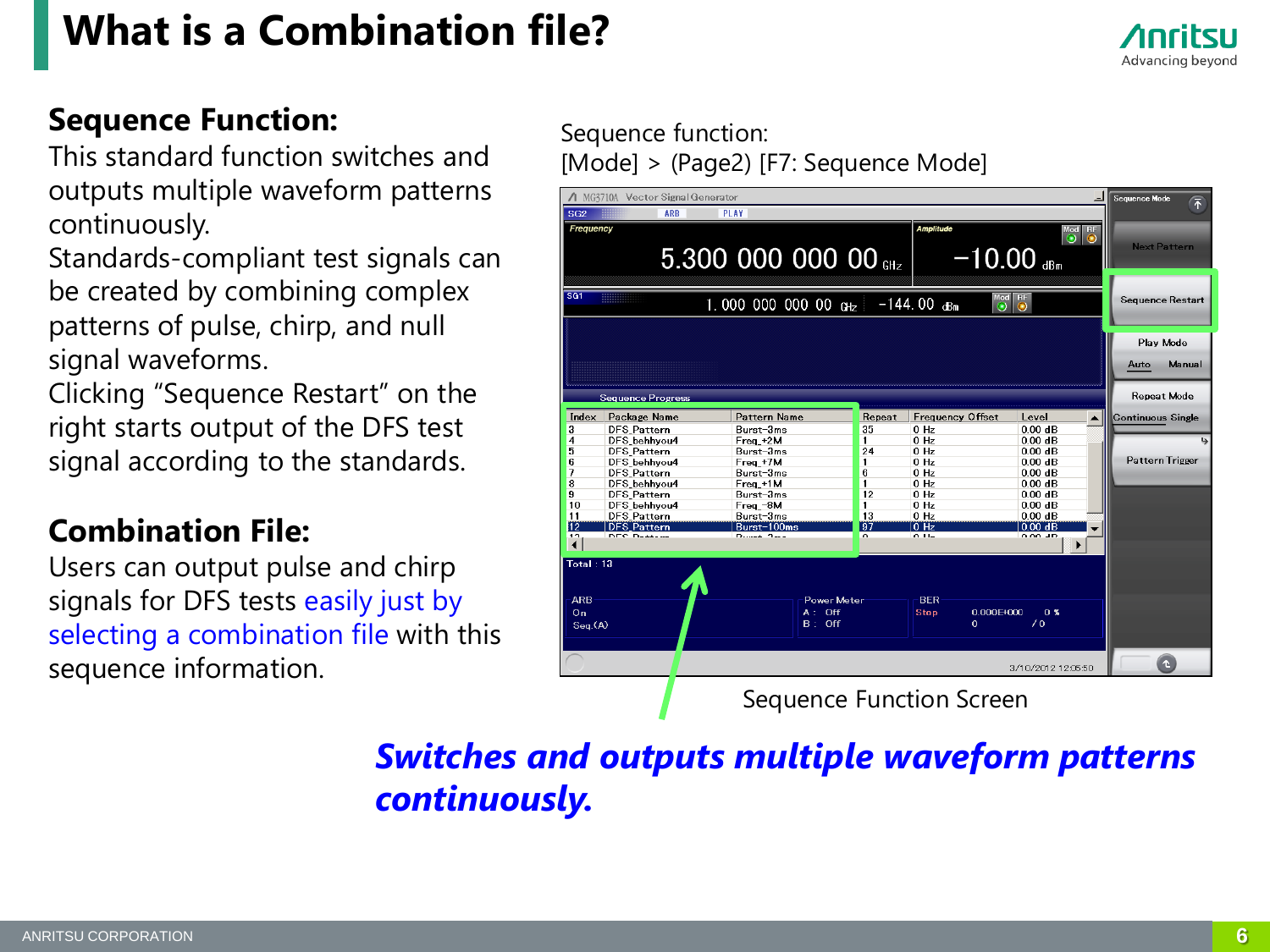# **DFS Test Setup (Example)**



### **One unit supports pulse, chirp and hopping signals. PC not required.**

#### **DFS Test Setup (Example)**

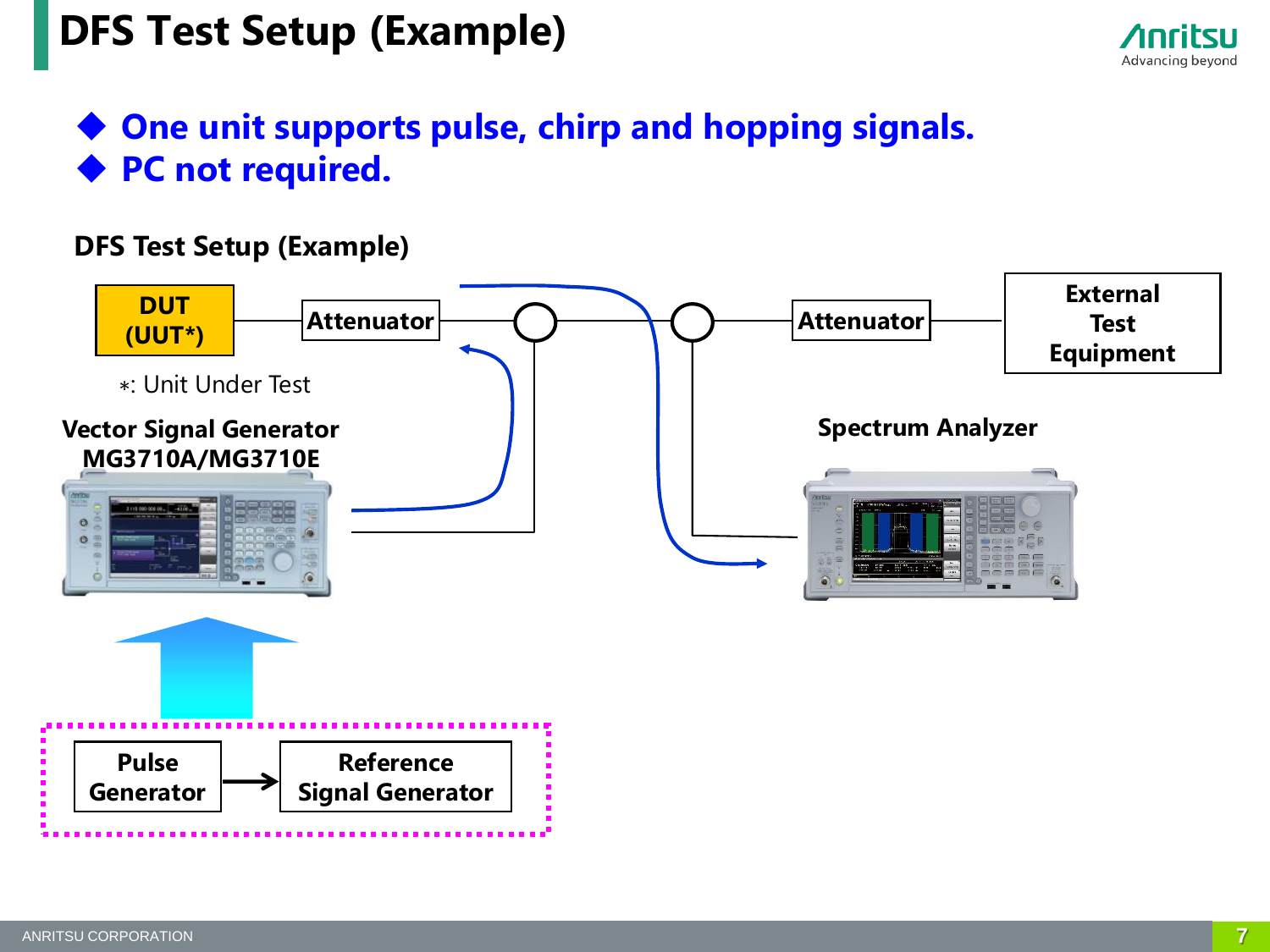# **Parameters of DFS Test Signals for ETSI (1/6)**



#### **Reference DFS test signal**

| Test Signal               | Pulse Width | Number of      | Pulse Per Burst for |
|---------------------------|-------------|----------------|---------------------|
|                           | W [µs]      | Different PRFs | each PRF (PPB)      |
| Reference DFS test signal |             | 700 -          |                     |

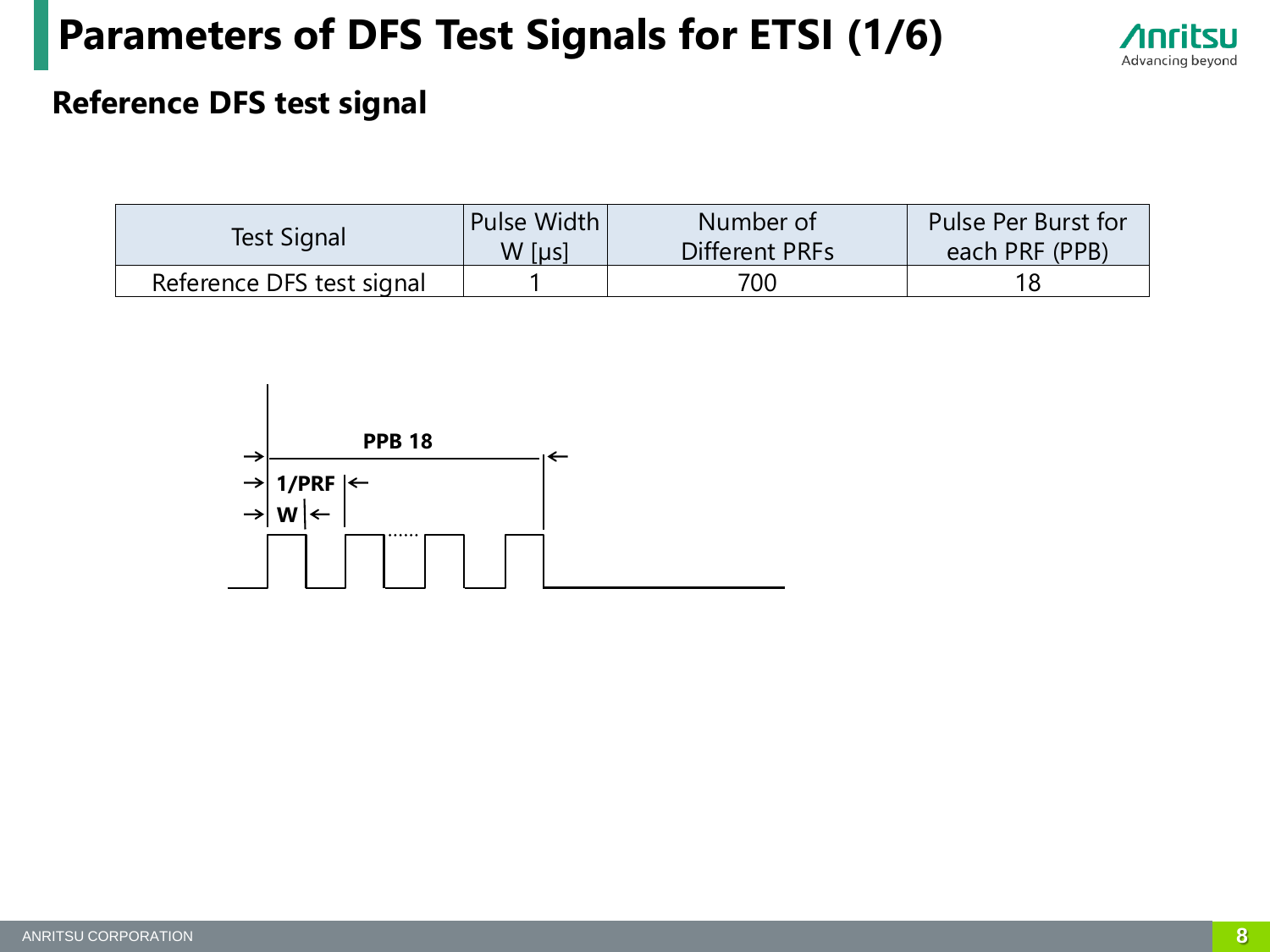# **Parameters of DFS Test Signals for ETSI (2/6)**



#### **Radar test signals**

| Radar Test    | <b>Pulse Width</b><br>$W$ [µs] |     | <b>Pulse Repetition Frequency</b><br><b>PRF</b> |            | Number of<br><b>Different</b> | Pulse Per Burst for |
|---------------|--------------------------------|-----|-------------------------------------------------|------------|-------------------------------|---------------------|
| Signal        | Min                            | Max | Min                                             | <b>Max</b> | <b>PRFs</b>                   | each PRF (PPB)      |
|               | 0.8                            |     | 200                                             | 1000       |                               | $10^{2}$            |
| 2             | 0.8                            | 15  | 200                                             | 1600       |                               | $15^{2}$            |
| $\mathcal{E}$ | 0.8                            | 15  | 2300                                            | 4000       |                               | 25                  |
| $4^*$         | 20                             | 30  | 2000                                            | 4000       |                               | 20                  |
|               | 0.8                            |     | 300                                             | 400        | 2/3                           | $10^{2}$            |
| 6             | 0.8                            |     | 400                                             | 1200       | 2/3                           | $15^{*2}$           |

 $*1$ : The waveform for Radar test signal 4 is chirp-modulated in the range  $\pm 2.5$  MHz.

\*2: The Pulse Per Burst (PPB) is 18 when testing CAC and Off-Channel CAC at 5600 to 5650 MHz.

\*3: Uses randomly selected value at 1-µs steps between max. and min.

\*4: Uses randomly selected value at 1-PPS steps between max. and min.

\*5: PRF (Pulse Repetition Frequency)

\*6: PPS (Pulse Per Second)

\*7: PPB (Pulse Per Burst)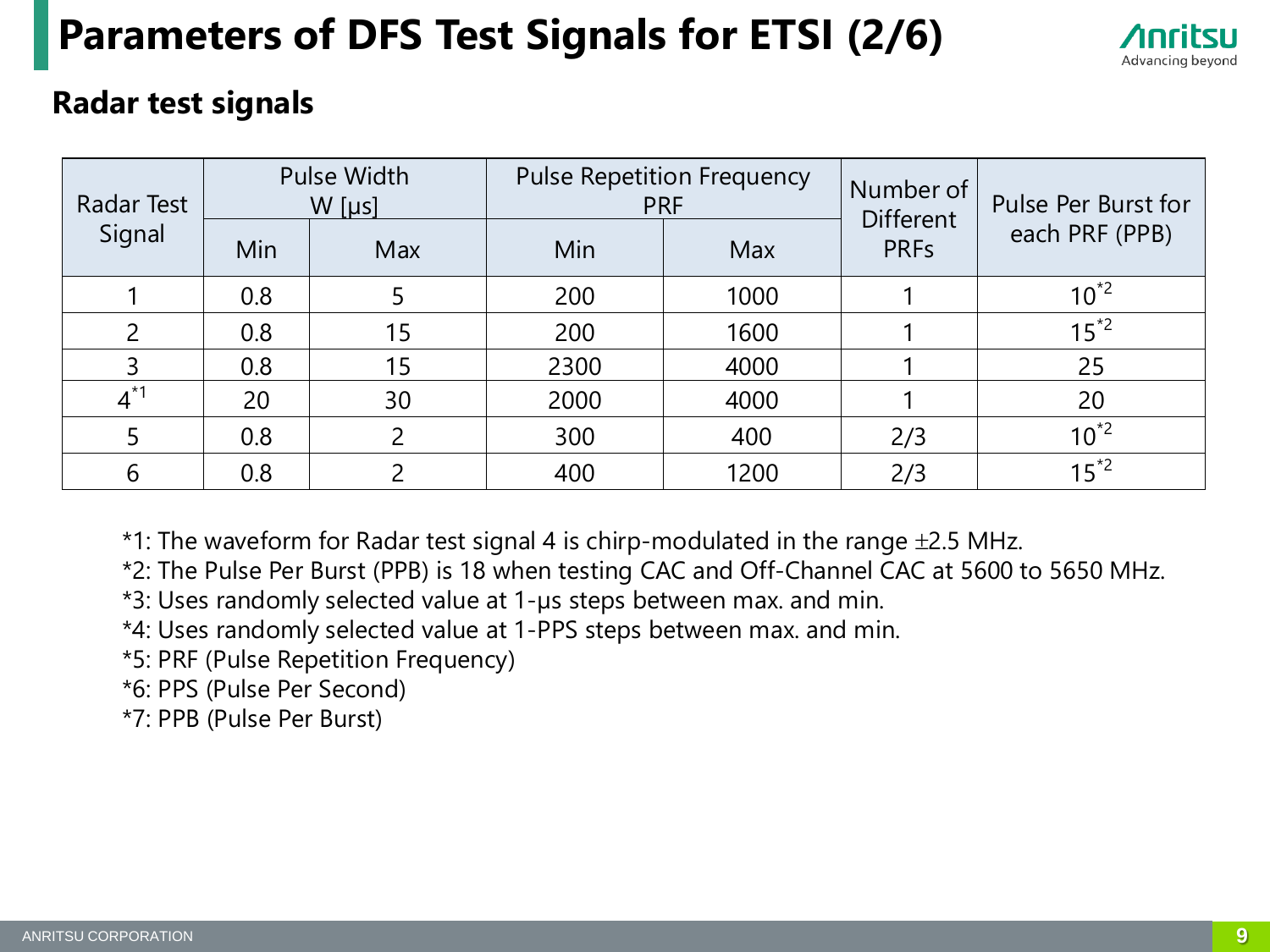# **Parameters of DFS Test Signals for ETSI (3/6)**



#### **General structure of Radar test signal 1 to 4**

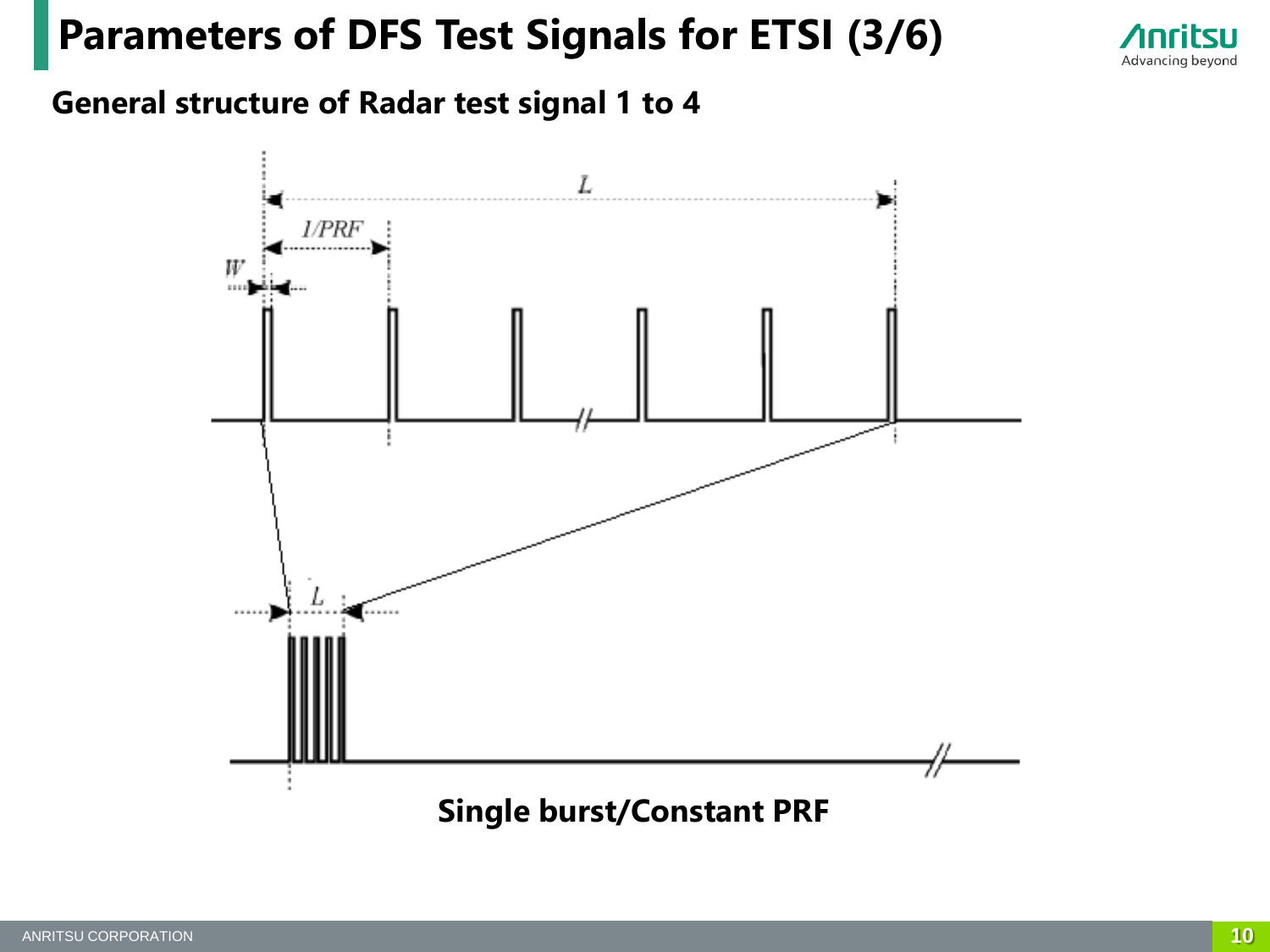# **Parameters of DFS Test Signals for ETSI (4/6)**



#### **General structure of Radar test signal 1 to 4**



**Multiple burst/Constant PRF**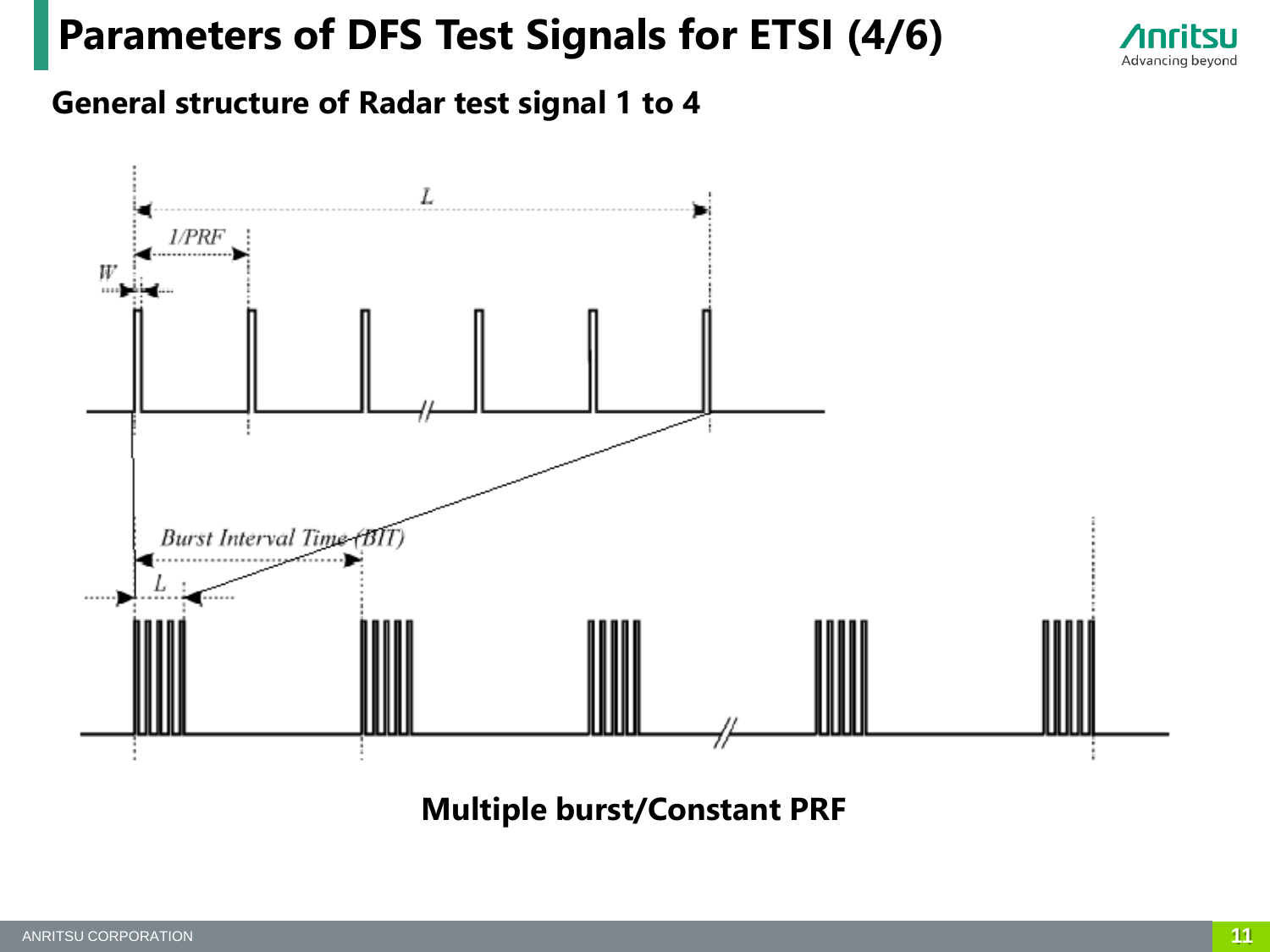### **Parameters of DFS Test Signals for ETSI (5/6)**



#### **General structure of Radar test signal 5 6**



#### **Single burst/Staggered PRF**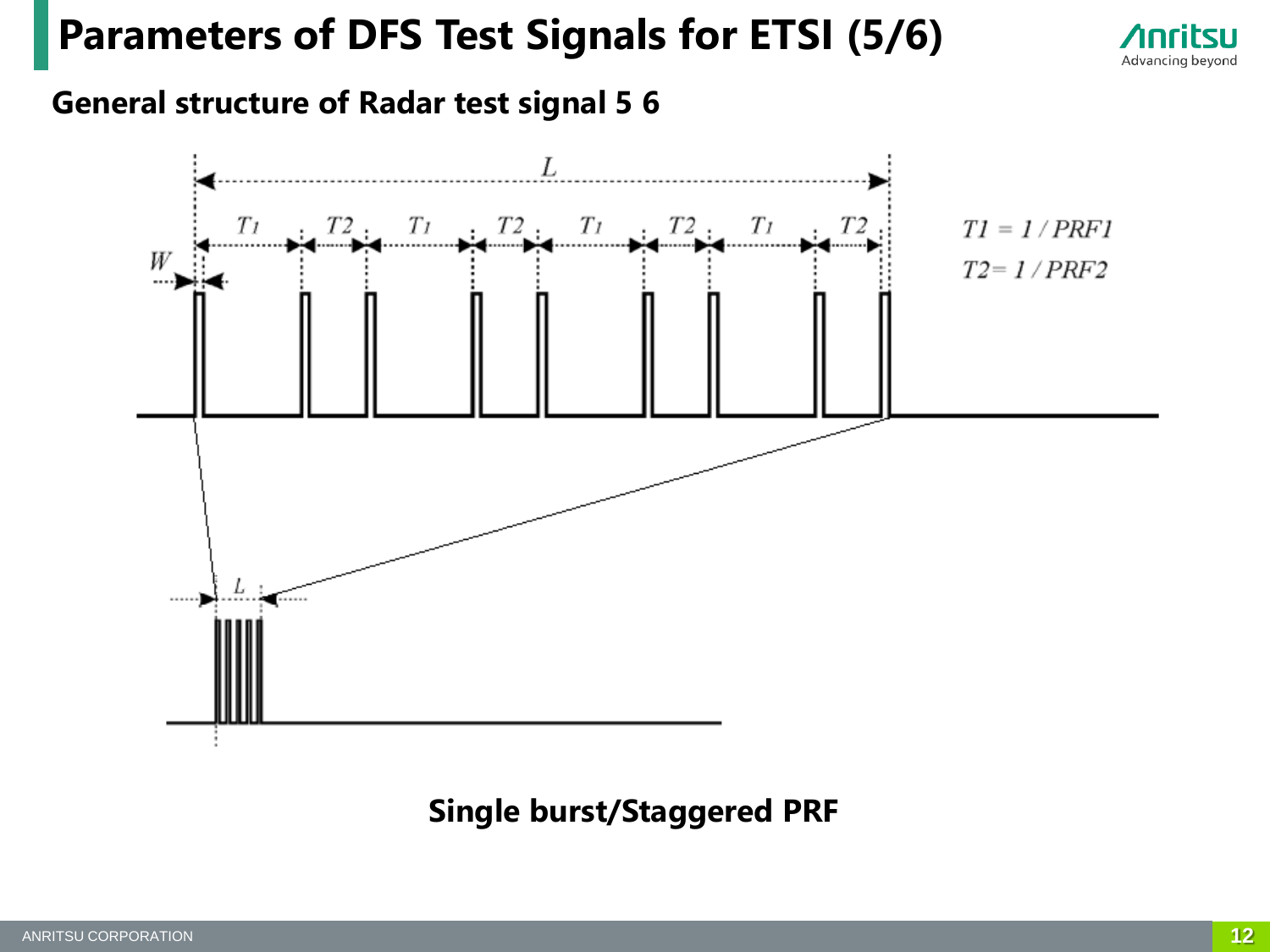# **Parameters of DFS Test Signals for ETSI (6/6)**



#### **General structure of Radar test signal 5 and 6**



**Multiple burst/Staggered PRF**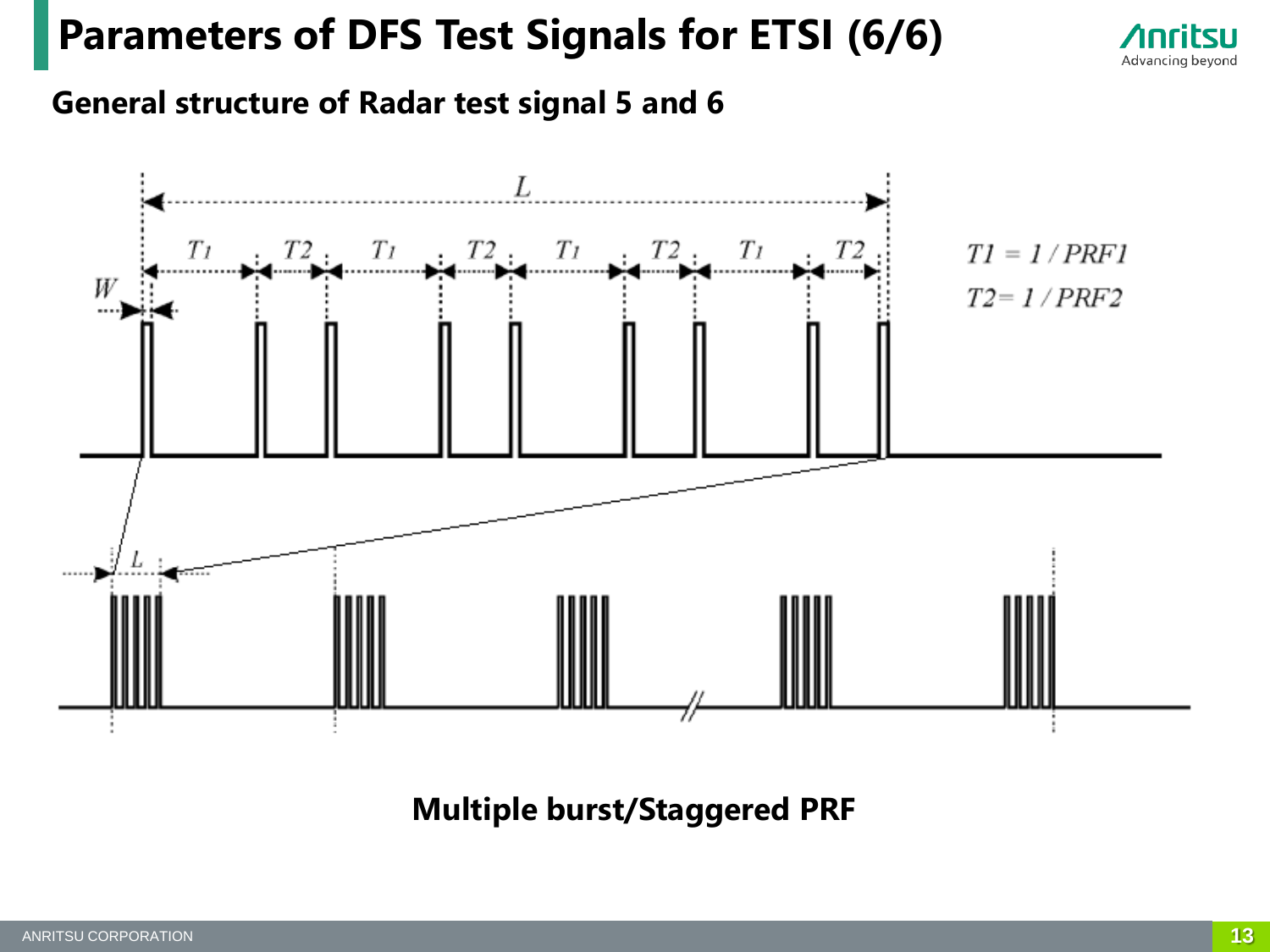# **Ordering Information**



The minimum required options are as follows:

#### Hardware

| Model (MG3710A*) | Model (MG3710E) | <b>Name</b>                              |
|------------------|-----------------|------------------------------------------|
| MG3710A          | MG3710E         | <b>Vector Signal Generator</b>           |
| MG3710A-036      | MG3710E-036     | 1stRF 100 kHz to 6 GHz                   |
| MG3710A-045      | MG3710E-045     | ARB Memory Upgrade 256 Msample for 1stRF |

#### Software

| MX370075A | S (ETSI) Waveform Pattern<br>DFS. |
|-----------|-----------------------------------|
|-----------|-----------------------------------|

\*: Although production of the MG3710A main frame has been discontinued, the MX370073B can be installed in existing MG3710A units. In addition, the MG3710A-045 option can also be retrofitted.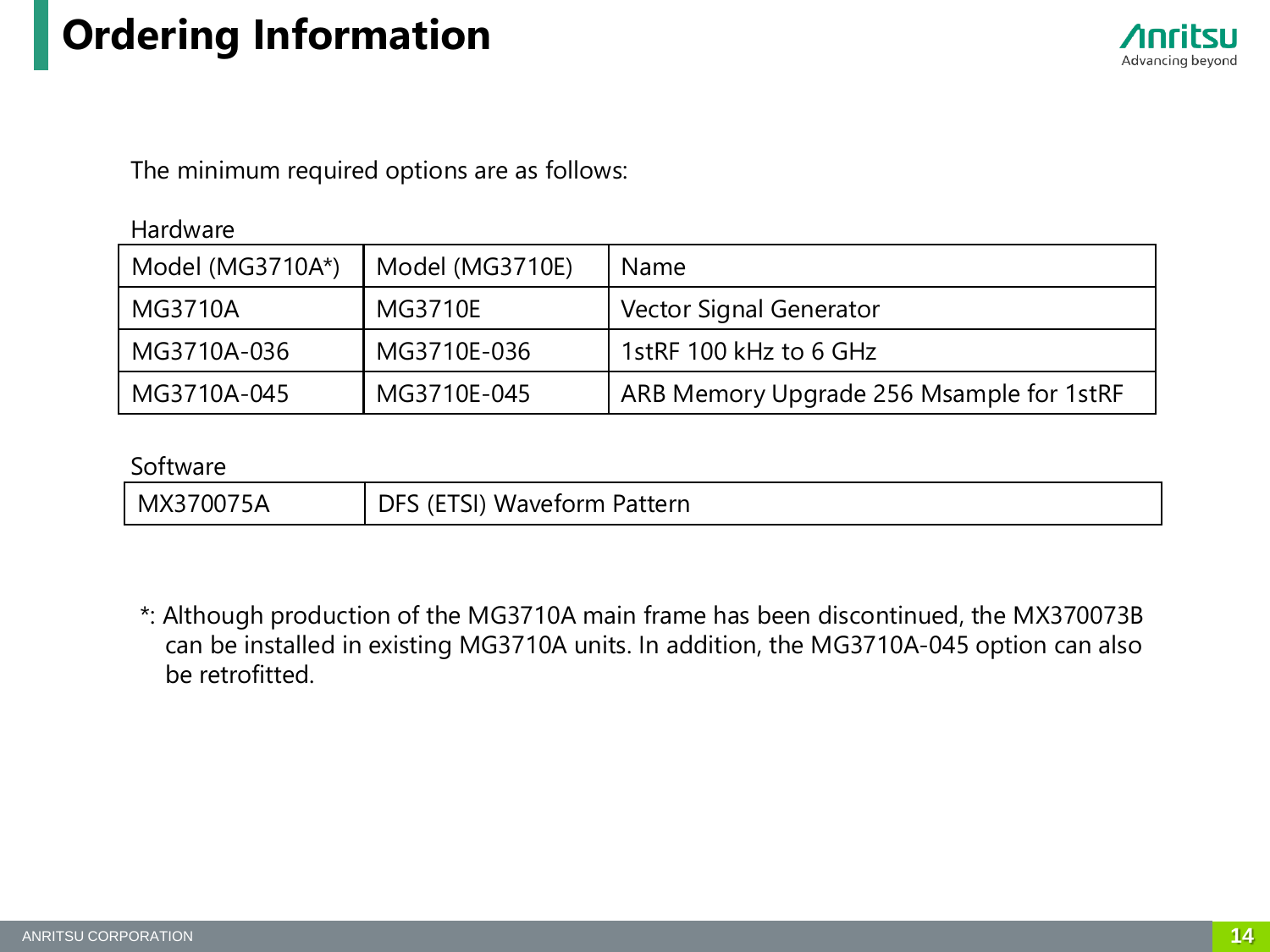# **[Supplement] What is DFS: Dynamic Frequency Selection?**

ETSI EN 301 893 specifies use of frequency bands from 5.25 to 5.35 GHz and from 5.47 to 5.725 GHz, for the WLAN 5-GHz band. Since these are the same frequency bands as used by meteorological radar<sup>Note</sup> and marine radar, these pulse signals are obliged to use Dynamic Frequency Selection (DFS) technology.

The 5.15 to 5.25-GHz band does not require DFS tests.

Note: Weather radar locates precipitation by transmitting pulse bursts every second. Interference from wireless LAN can be mistaken for precipitation. Therefore, use DFS to confirm the absence of weather radar before starting operation.